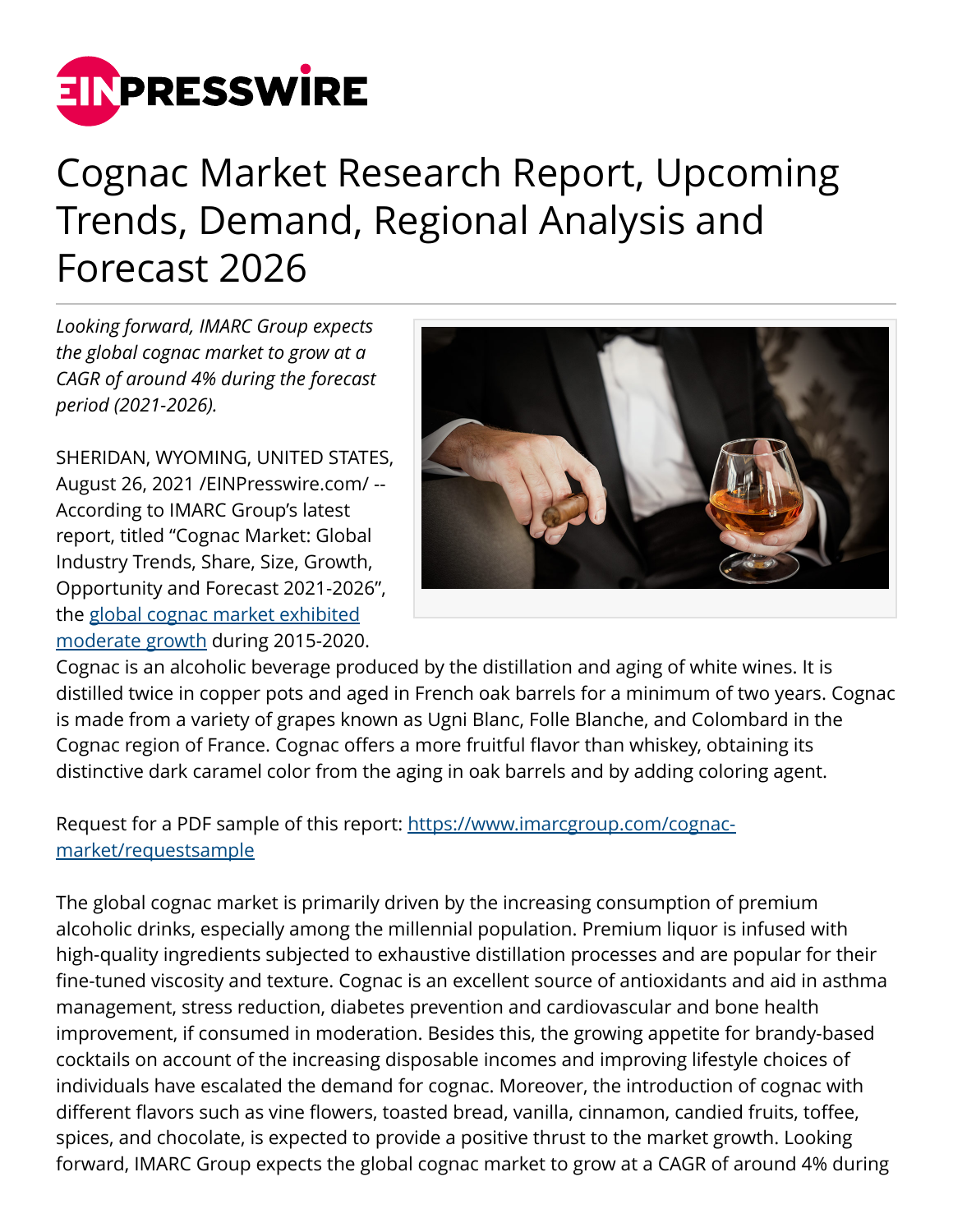the forecast period (2021-2026).

As the novel coronavirus (COVID-19) crisis takes over the world, we are continuously tracking the changes in the markets, as well as the industry behaviors of the consumers globally and our estimates about the latest market trends and forecasts are being done after considering the impact of this pandemic.

Competitive Landscape with Key Players:

Camus Cognac Courvoisier S.A.S. KELT International LVMH Moët Hennessy Louis Vuitton Maison Delamain Maison Ferrand Meukow Co Pernod Ricard Remy Cointreau Thomas HINE & Co. (EDV SAS).

Market Segmentation:

Breakup by Grade Type:

VS (Very Special) VSOP (Very Special Old Pale) XO (Extra Old) **Others** 

Breakup by Distribution Channel:

[Supermarkets](https://www.imarcgroup.com/fast-food-quick-service-restaurant-market) and Hypermarkets Convenience Stores Liquor Stores Online Stores Others

Breakup by Region:

North America (United States, Canada) [Europe](https://www.imarcgroup.com/europe-lobster-market) (Germany, France, United Kingdom, Italy, Spain, Others) Asia Pacific (China, Japan, India, Australia, Indonesia, Korea, Others) Latin America (Brazil, Mexico, Others)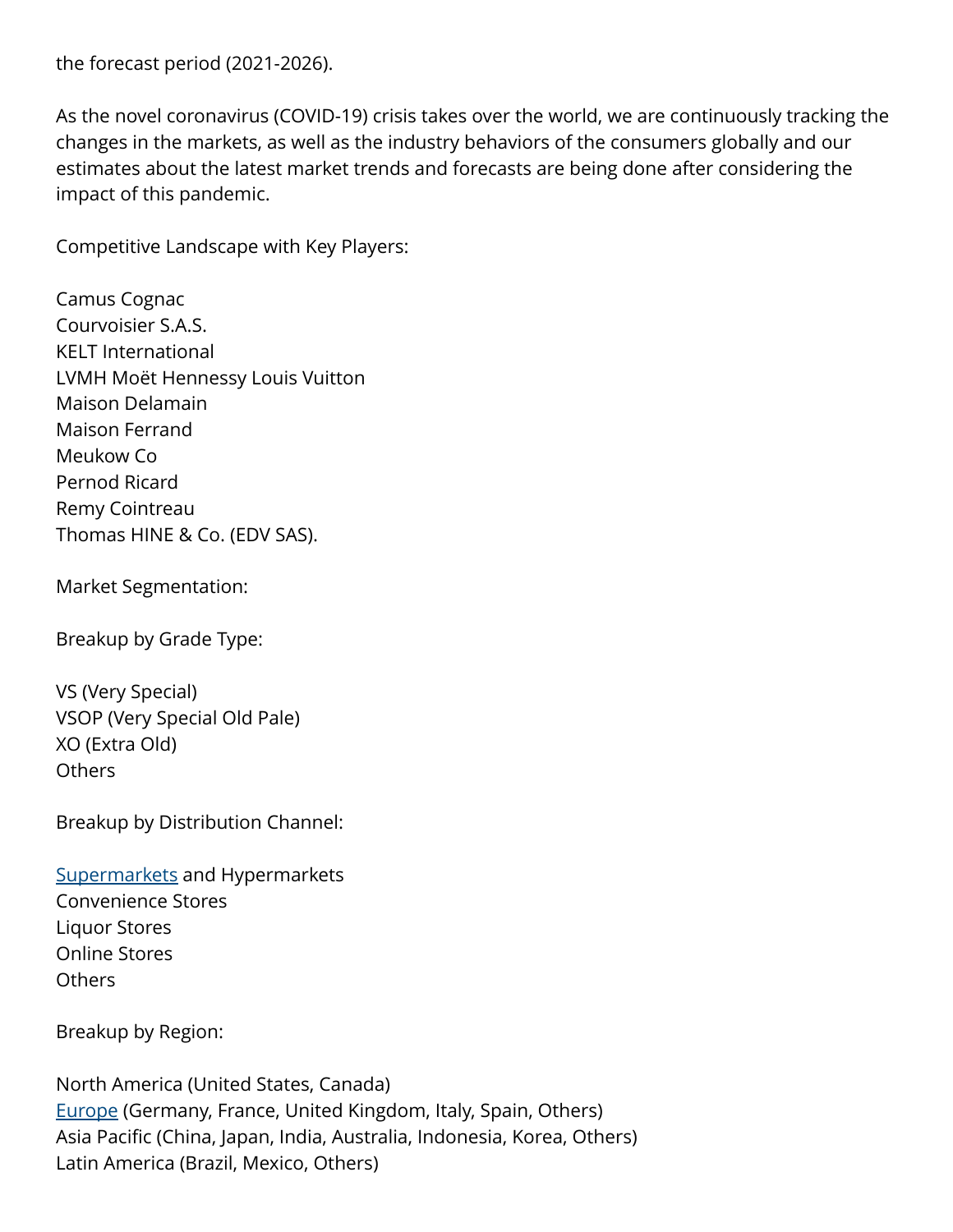Middle East and Africa (United Arab Emirates, Saudi Arabia, Qatar, Iraq, Others)

Ask Analyst for Customization and Explore full report with TOC & List of Figures: <https://www.imarcgroup.com/cognac-market>

We are updating our reports, If you want latest primary and secondary data (2021-2026) with Cost Module, Business Strategy, Distribution Channel, etc. Click request free sample report, published report will be delivered to you in PDF format via email within 24 to 48 hours.

Key highlights of the report:

Market Performance (2015-2020) Market Outlook (2021-2026) Market Trends Market Drivers and Success Factors The Impact of COVID-19 on the Global Market Value Chain Analysis Structure of the Global Market Comprehensive mapping of the competitive landscape

If you need specific information that is not currently within the scope of the report, we will provide it to you as a part of the customization.

Related Reports by IMARC Group:

Animal Feed Market: <https://www.imarcgroup.com/animal-feed-market>

Lobster Market:<https://www.imarcgroup.com/lobster-market>

Coconut Water Market:<https://www.imarcgroup.com/coconut-water-market>

Processed Meat Market:<https://www.imarcgroup.com/processed-meat-market>

Dog Food Market: <https://www.imarcgroup.com/dog-food-manufacturing-plant>

Food Service Market: <https://www.imarcgroup.com/food-service-market>

Meal Replacement Products Market: [https://www.imarcgroup.com/meal-replacement-products](https://www.imarcgroup.com/meal-replacement-products-market)[market](https://www.imarcgroup.com/meal-replacement-products-market)

Food Additives Market: <https://www.imarcgroup.com/food-additives-market>

About Us